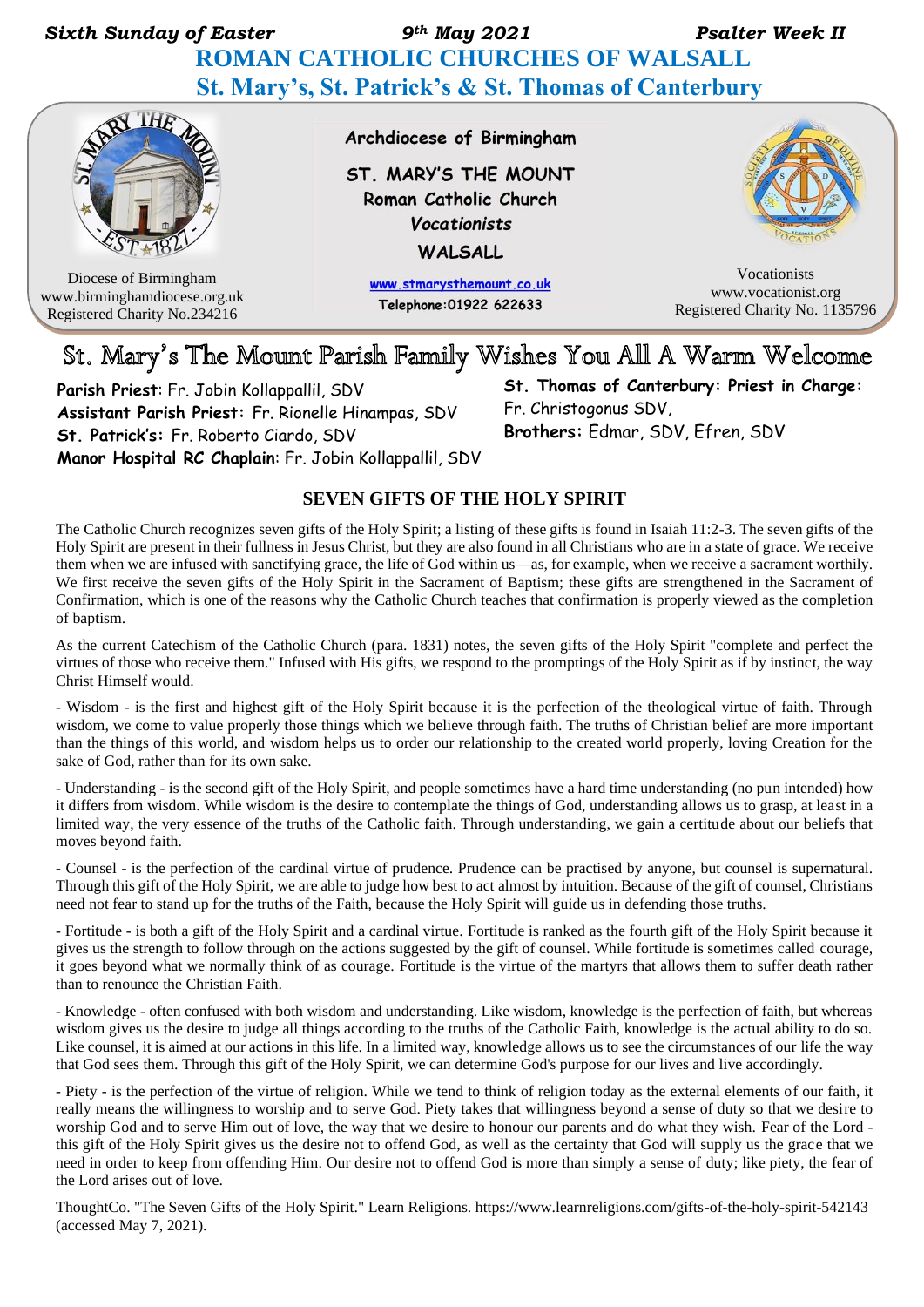#### *Sixth Sunday of Easter 9th May 2021 Psalter Week II*

# **INFORMATION**

- ➢ **Parish Contributions: Last Sunday Offertory:** £1012.75 (**Standing Orders:** £805, **Offertory Collection:** 207.75**), Clergy Training Fund: £115.50. Counting:** This Sunday - Team E, Next Sunday - Team A. Next Sunday there will be a second collection for Catholic Communications.
- ➢ **Holy Mass, Baptisms, Funerals, & Weddings:** Our church is open for Holy Masses, Baptisms, Weddings, and Funerals. Attendance for these is limited as: Baptism – 15 people, Wedding – 15 people, and Funerals – 30 people. We are operating a booking system for weekend Masses; you will be able to make a booking online or by telephone. *All Masses will continue to be live streamed for the foreseeable future.*
- ➢ **ASCENSION - Holy Day of Obligation:** This coming Thursday, 13th May, is the Solemnity of the Ascension of the Lord. It is a *Holy Day of Obligation*. Please make every effort to attend Mass in church or to join us through the live-streaming facility. There will be two Masses on that day, at 10am and at 7pm. Please follow the guidelines for booking a seat if you intend to come to attend Mass in church on Thursday.
- ➢ **Holy Rosary during May:** The Pontifical Council for New Evangelisation has called for a universal daily prayer to be offered for the end of the Covid-19 pandemic during the month of May. Each day will focus upon one of the international Marian shrines. The list of shrines is available from our website. As a parish, during the month dedicated to Our Lady, let us join with the universal church in praying the rosary. We will pray the rosary in church before every Mass during the month of May.
- ➢ **Sacraments for Catechumens**: Our candidates, Chelsea Ngwashi, Jessica Moore and Megan Adams, will receive the sacraments of Baptism, Confirmation and First Holy Communion on Pentecost Sunday (23<sup>rd</sup> May) at 11am Mass.
- ➢ **First Holy Communion:**

Year 3 Children: We are very disappointed that we have been unable to meet as a group with the children and parents to help prepare them for the Blessed Sacrament. It is really important that we prepare the children well and therefore, after discussion with Father Jobin, we have agreed for the children to receive their First Holy Communion in **October** this year (**2021).** This will give us time to work with the children and prepare them fully. It also allows time for parents to meet as a group to support this preparation. Currently we are looking at the weekend of 9<sup>th</sup> and 10<sup>th</sup> October 2021. This, of course, is all subject to change in the current circumstances. Full details will be circulated much later. *We pray for our dear children. May God bless them and keep them safe.*

**Outstanding Year 4 First Holy Communion:** Please note that the new date is Sunday 27<sup>th</sup> June at 3pm.

- ➢ **Confirmation:** This year the children of our parish will receive the Sacrament of Confirmation on Wednesday 9<sup>th</sup> June at 6.30pm. Please keep the children, and those preparing them for the Sacrament, in your prayers.
- ➢ **Church Cemetery/Memorial Headstones:** Please contact Fr. Jobin before arranging to add or remove headstones. On some occasions, stonemasons have carried out work in the cemetery without discussing this with Fr. Jobin. This can cause confusion and lead to distress for other families if not monitored closely.
- ➢ **Food Bank:** Thanks again for your generous support of our food bank. At the moment, we are short of tinned meat and fish, long life fruit juice, tea, coffee, and soap. If you are able to donate, please leave items in the basket in the lobby at Church. We are continuing to support 3 families at the moment, but if you know of another family in need who would welcome support from our SVP Group, please contact Father Jobin.
- ➢ **RIP:** Please pray for the soul of Peter Corrigan, one of our parishioners, who died on 29th April at Newlyn Nursing Home, Bilston. May he rest in peace.
- ➢ **RIP:** Please pray for the soul of Margaret Abbot who died on Tuesday 4th May. Margaret was a former teacher at St. Mary's the mount School. Please keep her family in your prayers.
- ➢ **RIP:** Please pray for the soul of Dennis Healey who died on Tuesday 4th May. Dennis is a former parishioner, also well-known for being Father Christmas at our Christmas Bazaar for many years. Please keep his family in your prayers.
- ➢ **RIP:** Please pray for the soul of Sr. Barbara Creenan, RSM, who died recently. Sr. Barbara was one of the wardens at Maryvale Court some years ago, before the Daughters of Divine Love took over. Her funeral took place in Clacton on Friday  $7<sup>th</sup>$  May. May she rest in peace.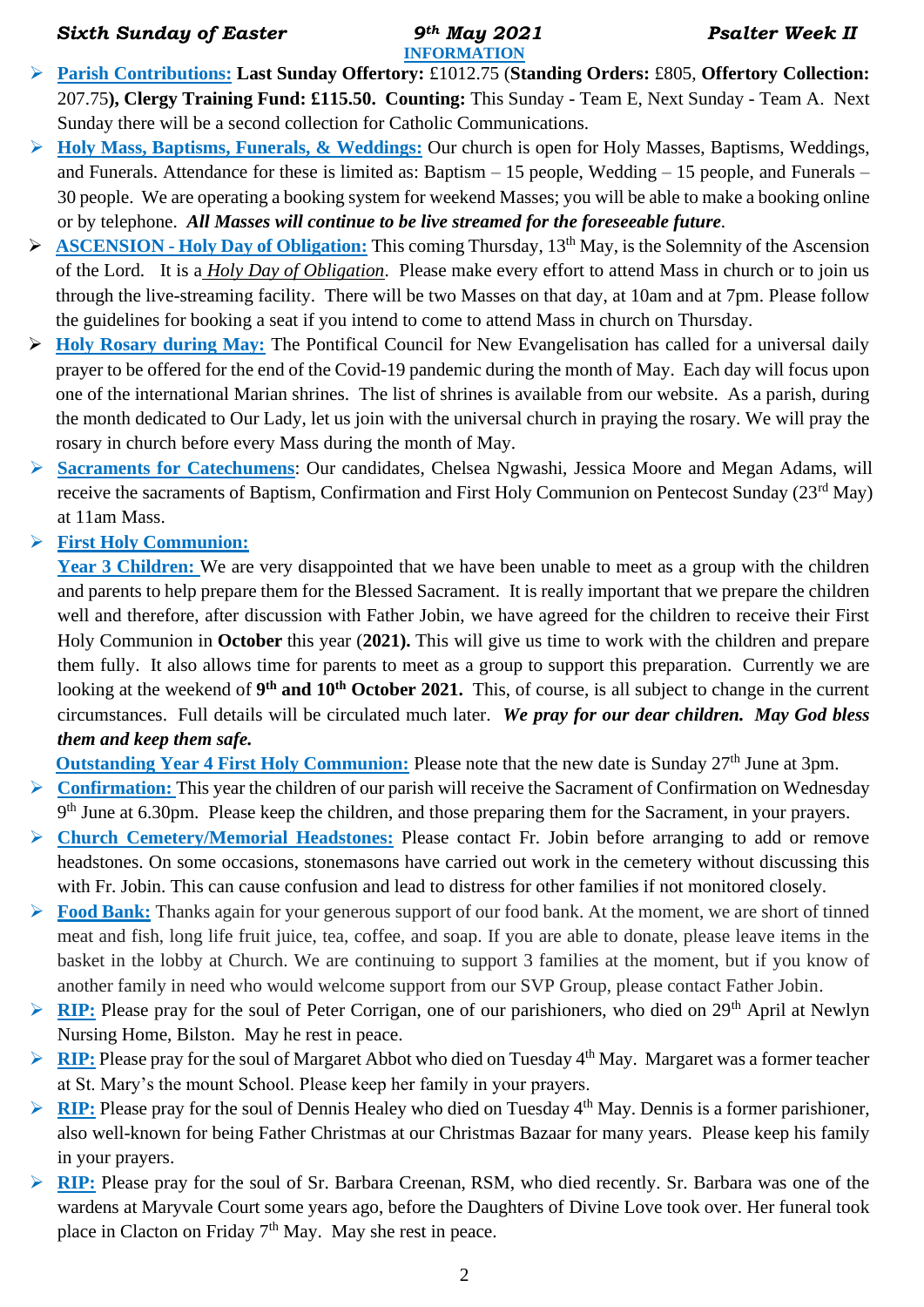**ROSARY INTENTIONS FOR THIS WEEK**

| Holy house of Loreto (Italia)                            | For all seniors                                            |  |  |
|----------------------------------------------------------|------------------------------------------------------------|--|--|
| Our Lady of Knock (Ireland)                              | For all people with disabilities                           |  |  |
| Virgin of the Poor (Belgium)                             | For all the poor, the homeless, and the economically       |  |  |
|                                                          | distressed                                                 |  |  |
| Our Lady of Africa (Algeria)<br>12 <sup>1</sup>          | For all people who live alone and those who have lost hope |  |  |
| 13 <sup>1</sup><br>Blessed Virgen del Rosario (Portugal) | For all prisoners                                          |  |  |
| Our Lady of Health (India)                               | For all scientists and medical research institutions       |  |  |
| Our Lady Queen of Peace (Bosnia)                         | For all migrants                                           |  |  |
| St. Mary's Cathedral (Australia)                         | For all victims of violence and human trafficking          |  |  |
|                                                          |                                                            |  |  |

## **Prayer for Vocations**

*Divine Jesus, Son of the Eternal Father and Mary Immaculate, grant us and all the faithful true generosity in following your call and bestow on us the grace of your Holy Spirit to persevere in overcoming all obstacles to our vocations. Give the church in our Diocese and throughout the world many holy priests, fervent religious and committed lay people. Through the intercession of the Most Blessed Virgin Mary, all the Angels, Blessed Justin and all Saints, we humbly ask you to hear our prayers and multiply the ministries by which we may serve You and one another in faith and love. Amen. Hail Mary…..*

### **The Prayer for Spiritual Communion**

*My Jesus, I believe that You are present in the Most Holy Sacrament. I love You above all things, and I desire to receive You into my soul. Since I cannot at this moment receive You sacramentally, come at least spiritually into my heart. I embrace You as if You were already there and unite myself wholly to You. Never permit me to be separated from You. Amen.*

### **Prayer at the Time of Distress**

*Merciful God come to the help of your people. Be our shelter in this time of peril and strengthen the bonds of our community.**Bring healing to all who suffer the ravages of disease and assist those whose skill and art can put an end to this affliction.**Through Christ our Lord. Amen.*

| <b>CONTACT DETAILS</b> |                                       |                                                     |  |  |  |
|------------------------|---------------------------------------|-----------------------------------------------------|--|--|--|
| St. Mary's             | Fr. Jobin Kollappallil,<br><b>SDV</b> | Address: St. Mary's the Mount Presbytery,           |  |  |  |
|                        |                                       | Vicarage Walk, Walsall, WS1 3NF                     |  |  |  |
|                        |                                       | Tel: 01922 622 633                                  |  |  |  |
|                        |                                       | Web: www.stmarysthemount.co.uk                      |  |  |  |
|                        |                                       | Parish Email: stmary.walsall@rcaob.org.uk           |  |  |  |
|                        |                                       | Fr. Jobin: fr.jobin.kollappallil@rcaob.org.uk       |  |  |  |
|                        |                                       | Fr. Rionelle: fr.rionelle.hinampas@rcaob.org.uk     |  |  |  |
|                        |                                       | FB: Stmarys Mount; Twitter: @marys_mount            |  |  |  |
|                        |                                       | Blog: stmarysthemount.tumblr.com                    |  |  |  |
|                        |                                       | Safeguarding representative: Mrs Karen Donnellan -  |  |  |  |
|                        |                                       | 07711831462                                         |  |  |  |
|                        | St. Patrick's Fr. Roberto Ciardo SDV  | Address: Blue Lane East, Walsall, WS2 8HN.          |  |  |  |
|                        |                                       | Tel: 01922 622633                                   |  |  |  |
|                        |                                       | Email: stpatrick.walsall@rcaob.org.uk               |  |  |  |
| <b>St. Thomas's</b>    | <b>Fr. Christogonus SDV</b>           | <b>Address: Dartmouth Avenue, Walsall, WS3 1SP.</b> |  |  |  |
|                        |                                       | Tel: 07404816951                                    |  |  |  |
|                        |                                       | Email: frchrisinsdv@gmail.com                       |  |  |  |